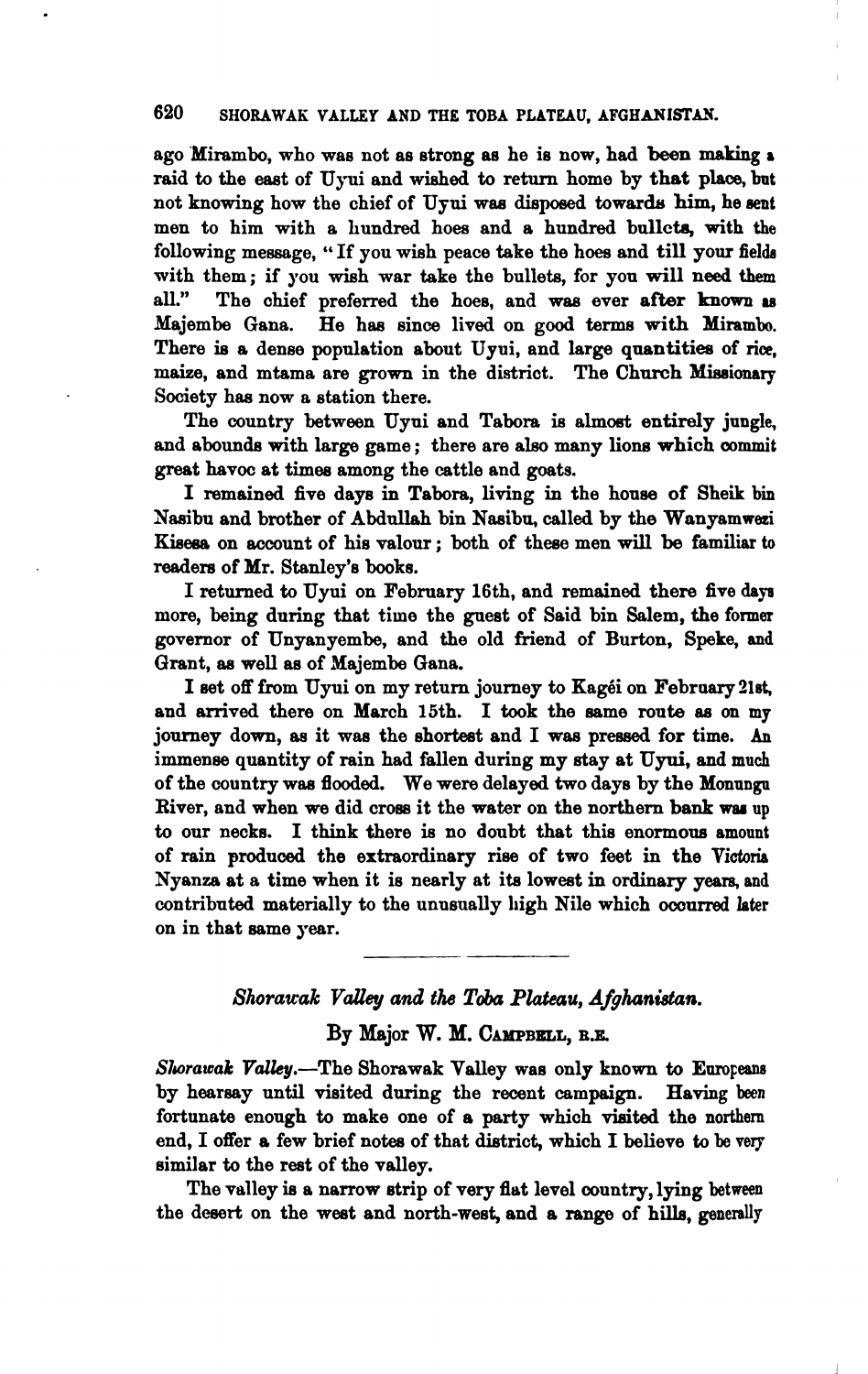known **aa** the Sarlat Hills, on the eaet. **Ita** general direction is about north by **eaat,** and south by west; the width at the northern end is about **10 miles,** only six of which however are arable, the rest being a stony slope up to the foot of the Sarlet Hills. The total length is probably about 40 **milea.** The elevation of the northern end, or head, is about 3250 feet above sea-level, according to the best data at present available.

The head of the valley to the north **ie** closed in by the Tang Hills, or southern spurs of the Khwaja (Khoja) Amran range of mountains, which here nearly join the north-western spare of the Sarlat Hills, only leaving a gap of about a mile through which the Lora River runs into the valley.

The desert (whioh stretches away westward **aa** far **as** the Persian frontier), rolls up in the form of sand-hills to the edge of the cultivated land of the valley, where it stops abruptly. There can be little doubt that it **ie** encroaching on the valley, although the natives say that it is not. The sand-hills on the edge are sometimes about 100 feet high, with steep slopes towards the east, and their crests are very unstable, with the appearance of constantly shifting eastward before the prevalent westerly winds. It **has** certainly stolen in round the north-west corner of the valley until stopped by the **hilla** There is a curious ieolated patch of sand-hills in the north-east corner of the valley, which hare almost certainly resulted from a drift from the desert, though there is now no connection.

The valley **is** watered by the **Lora** River, which enters at the north ond in a shallow, stony bed with low banks, but soon falls below the surface and traverses tho length of the valley in a deep, wide bed, with high perpendicular banks. The height of tho river at the north end of tho valley is taken advantage of for the formation of irrigation channels, which are very numerous and extensive. The water supply is considerably assisted by a lake in the middle of the valley, near its north end, which **ie filled** by overflow from the river when flooded, and acts as a reservoir. The Lora runs nearly dry in summer and its waters are always brackish, whenco the name of the valley-from the Persian words,  $\mathit{short} = \text{brackish}$ , and  $\mathit{dbak}$  (whence  $\mathit{dwak}$ ) = scarcity of water.

The soil is a light, friable loam, very fruitful under irrigation. The crops chiefly **grown** are wheat and barley, and when water is abundant sometimes Indian corn. The system of tilling is to take one crop in three years, leaving the land to lie fallow for two. Flour-mills driven by water are numerous.

The valley is thickly populated, the inhabitants being a mixture of Barechi Pathans and Brahuis, who possess large flocks of camels, goats, by water are numerous.<br>The valley is thickly populated, the inhabitants being a mixture of Barechi Pathans and Brahuis, who possess large flocks of camels, goats, and sheep. The valley is almost destitute of trees, as is g trees would grow in Shorawak. A curious feature in the valley is the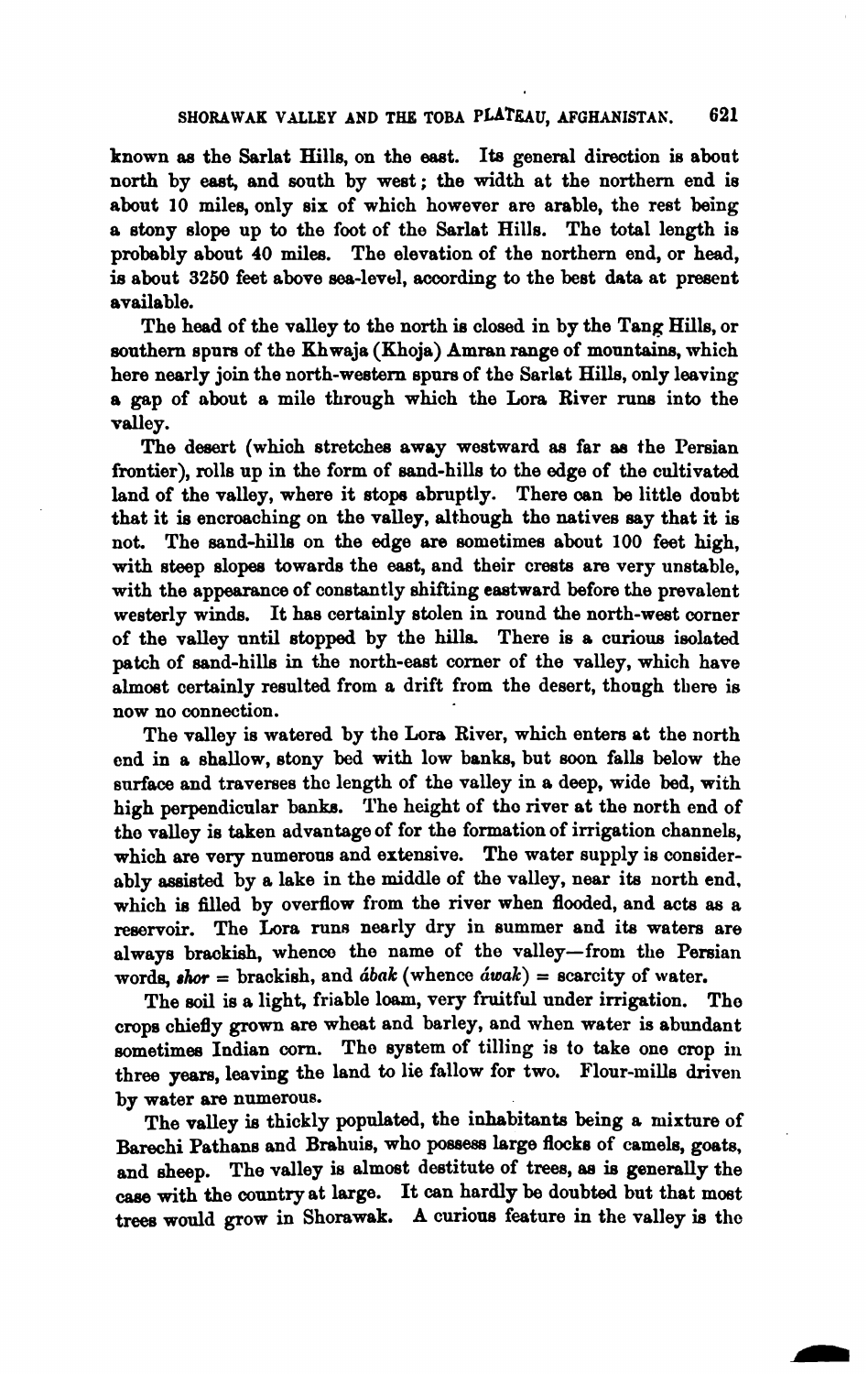#### 622 SHORAWAK VALLEY AND THE TOBA PLATEAU, AFGHANISTAN.

existence of extensive mounds of evidently artificial origin, but as to which I could discover no legendary knowledge, the only answer the natives gave to questions on the subject being that these mounds were very old.

The origin of the valley itself seems somewhat obscure, for it is difficult to understand why the desert should come to an end where it does, instead of extending a few miles farther east, to the base of the Sarlat Hills, aa it does in the **case** of hills a little farther north.

The following seems a possible explanation. the soil of the valley, and the general dead level of ita surface, **wggeeta**  at once its original deposition in still water. But it certainly could never have been deposited by the Lora River under present conditions, for, **as** already mentioned, that river runs in a **bed** many feet below the **mu**face of the soil. It is suggested that the valley was once a lake, and that its basin became gradually silted up by deposit from the Lora, which fed it. If then the water from some **cause** forced its way out at the southern end of the valley, the present state of matters would have ensued, even to the formation of one or two false channels of the river, which ncw exist. For the water would at first drain off partially from different tracts, until one main channel had been worn out, sufficiently deep and far enough back to reach the river at the head of the valley and **drain**  its whole volume as at present. The existence of such a lake would account for the desert onding where it does, **as** its progreas'while the lake existed must have been stopped by the water. It would also account for the patch of isolated sand-hills elready noticed at the northeast end of the valley, **ae** the sand might have drifted round the head of the lake, where the river was-and is now-in a high gravelly bed. Such a drift now wonld be stopped by the cultivation. **Is** it not possible ah that the supposed lake may account for the existence of the artificial mounds mentioned? When its bed began to dry up, the richness of its soil would attract population, when its extreme dampness, and **liability**  to floods (which must have been very great for a long time) may have led to the foundation of these mounds **as** village sites.

An interesting feature in the River Lora is that after flowing through tho valley it enters the desert, whore it is swallowed up in the and. It haa formed, I believe, an extensive swampy district, beyond which it never reaches, notwithstanding the very large **body** of water which **it**  must diecharge after rains.

The curious water channels of the country may be here mentioned. although they do not occur in Shorawak. They are called *karézes* (or karéz in the singular) and are constructed by a special class of men, who go about the country in gangs for the purpose. These men were originally Ghilzais of Kabul. The method **ia** to sink a well where **the**  presence of water is suspeded, until it is struck, when it is led away **by**  an underground channel till the slope of the ground enables it to reach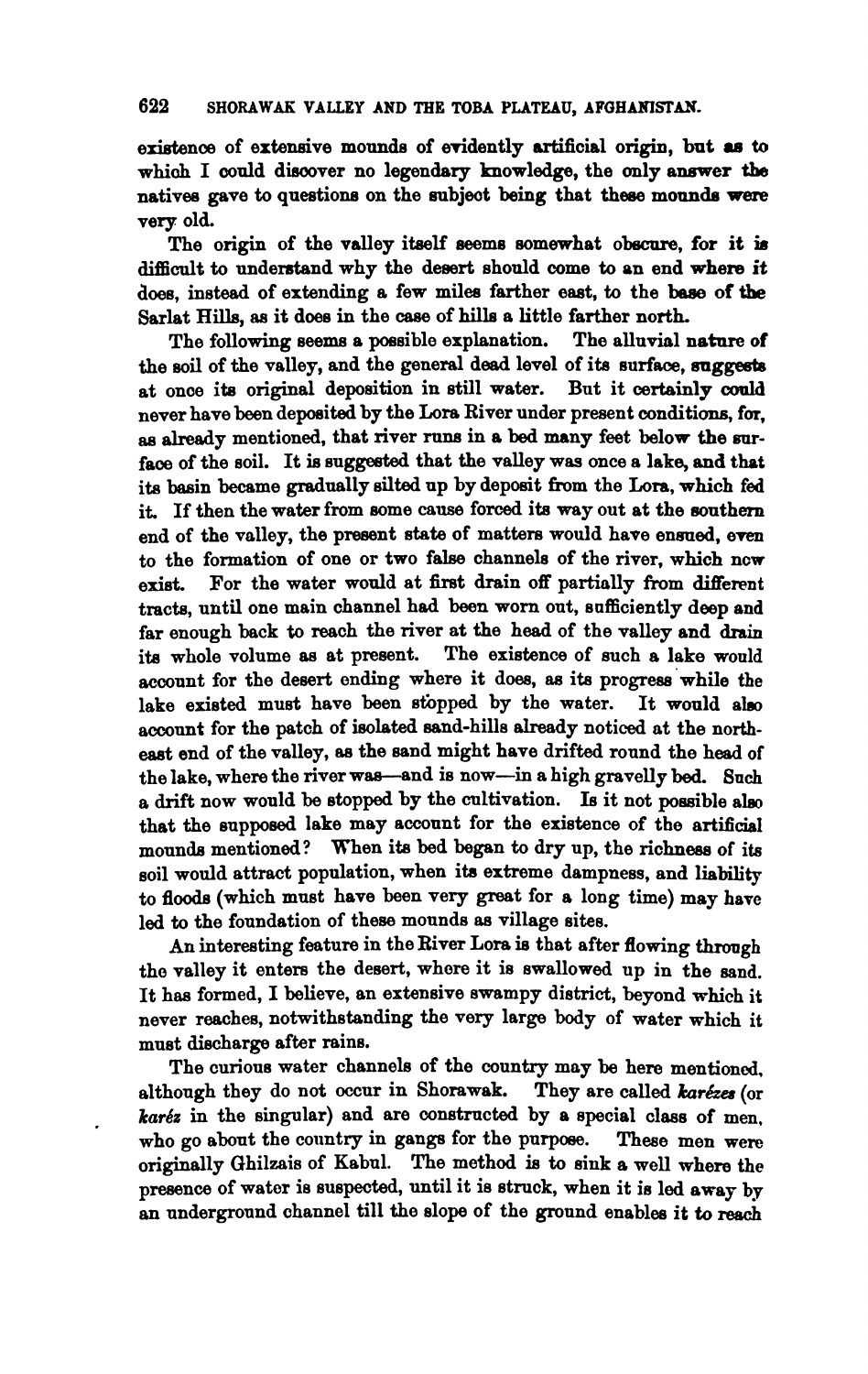the **wrfeoe.** The channel is made by sinking wells at convenient distances, and excavating between them, and must sometimes be a great depth below ground, judging from the slope of the surface. It **ie** difficult to see down the wells when deep, besides which they are often filled<br>in above the channel. The number of these karézes is in places very The number of these karézes is in places very **great,** dry ones being frequent, probably owing to their water supply having been tapped by more recent constructions.

Toba Plateau.-Much curiosity has been felt about a high table-land **called** " Toba," reported by the natives to exist on the north-eastern extremity of the Khwaja (Khoja) Amran range of mountains, and variody desoribed by them **an** a place of great attractions, **and** the reverse.

Nothing has hitherto been known of thin **dietriot,** except from these native reports, and from a description of the route over the eastern extremity, from Ghazni to Quetta, which was followed by a brigade of the army in the old war.

A party-of which I **was** one-wee organieed in May 1879 to vieit Toba, for the purpose of surveying and reporting generally on the country; and in the following notes I shall try to give a rough idea of the results of our reconnaissance.

The crest of the Khwaja Amran bifurcates at a short distance northeast of the Khojak Pass, and from there follows two lines--one nearly due eastward, and the other with a direction about N.N.E. Between due eastward, and the other with a direction about N.N.E. these two crests **ie** an elevated mountain maas, which extends eastward until it merges in the general **confused** mountain system of the country in that direction. This table-land has always been known as Toba, but we now find that it is divided into two portions called Toba and Tabin.

Tabin ocaupies the whole of the western portion of the'tableland, and Toba the southern edge to the east of Tabin. They are **separatad**  by a narrow line of hille running about north-east by east, on the north side of which the surface of the table-land becomes a confused mass of hills, so that Tabin and Toba comprise **all** the fairly level ground.

The plain country of Tabin may be considered as a triangle with ades of about 13, 13, and 14 miles in length, within which the **surface**  is undulating, with open valleys and flat bottoms. The **drainage** is generally from **the** southern crest northwards, all the streame combining at the north angle in one, which is called the Rod, and finds its way by<br>a circuitous course into the Kadanai River. The western corner of a circuitous course into the Kadanai River. Tabii **draine** to the south into the **Piehin** Valley.

Tobe doea not **possese eo** much open country **ae** Tabin. Its westem end, known as "Mandan," is the most level portion of the whole plateau. but it **ie** only about five **milee** wide, north and south, and doea not extend more than nine miles eastwards, after which the country becomes hilly, with narrow valleys and only occasional patches of open plain. One of the latter, called Chagi, lies at the extreme eastern point of our reconnaissance, at a distance of about 50 miles from the western end of Tabin.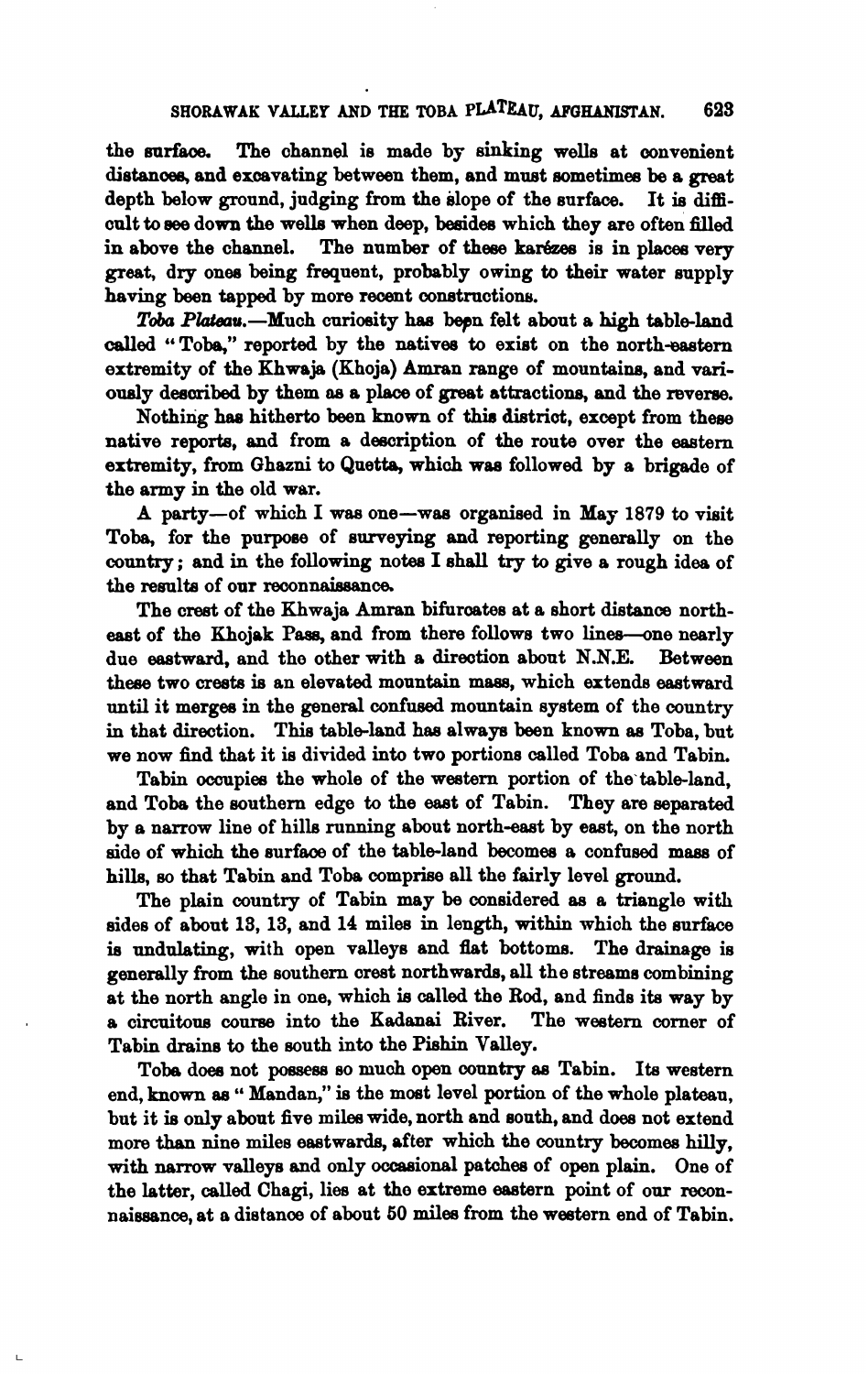The drainage of the whole of Toba is northwards to the Kadanai Biver. Beyond Chagi there is said to be a plain called Tas, with drainage flowing by the Zhob Valley to the Indns.

At the eastern end of Toba, but separated from it by a valley, **ia the**  fine mountain called Kand, with a height of 11,000 feet. This appears on the old maps as "Joba Peak "-a mistake probably for Toba Peak.

The general elevation of Toba may be put at about 7800 feet. Tabin is somewhat lower, or abont 7200 feet.

Tabin and the western part of Toba belong to the **Atchakzai Pathana,**  while the eastern portion of Toba is the property of the Kakar tribes. There is a fairly recognised boundary, but quarrels about land are **mid**  to be frequent, **leading** to the deetha of several men yearly.

The Atchakzais are migratory, always resorting to the plain **oountrj**  in the winter, whereas the Kakars to a certain extent reside permanently on Toba, and for **this** reason pride themselves on **being** a hardier **race**  than their neighbours.

As may be imagined, the winter climate of the plateau is very **severe**  indeed, whence, I believe, the name Toba, an Arabic word **meaning**  " repentance." When asked why it is so called, the people say, "Because it is so dreary and cold and the life is so hard up there !" For Tabin the reason given is that, "it is milder and the life is easier than on Toba," but I cannot find that the word Tabin has any **meaning.** 

The plain ground everywhere is perfectly bare of trees and bushes, but on the sides of the hills and in the ravines there are trees **of** two kinds in considerable numbers, viz. the '' obasht," believed to be the juniper cedar (Zyzyphus jujuba), and the " wanná," which is very similar to the mountain aah. These both grow in a stuntad manner, as if **cut**  down by the climate ; the former is always extremely **twisted** and **con**torted, and the latter regularly pollarded. The obasht is nearly useless as timber, but excellent for firewood. The wanna gives a hard, tough wood. Its berries are also much eaten when ripe. Several kinds of boshes grow abundantly on the hill-sides, one of which is very similar to **the**  English gorse.

The whole country is covered with " southernwood " or " wild thyme," which abounds everywhere in Afghanistan, and afforde good food **for**  camels, kc. Intermixed with this are varioue grasses and **gass-like**  plants, of which all animals are very fond, **so** that the grazing qualities of the plateau are excellent. The table-land is generally well **watered,**  though the natives say that it dries up so muoh in the **summer** that they have difficulty in watering their flocks. Wherever the ground admits of it, cultivation is carried on by irrigation, great pains, and some ingenuity, being\*bestowed on the distribution of the water. The chief crop is wheat-of the bearded variety; barley is grown to a much less extent, and Indian corn occasionally. Wheat is also **grown on thc**  slopes without irrigation.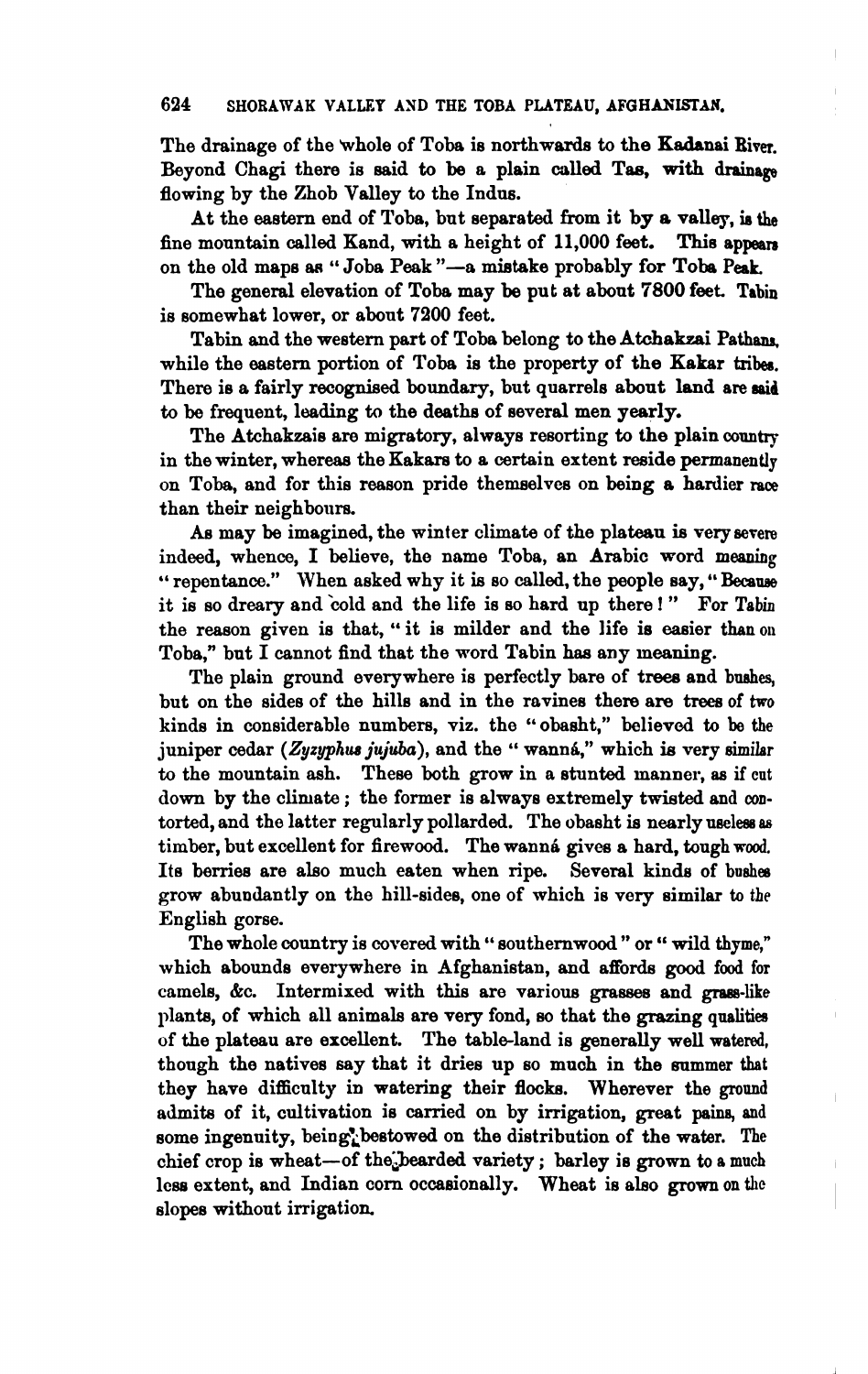The Atohakeais are not only industriow husbandmen, but **possess**  large flocks of camels, sheep, and goats. The yearly routine of their lives is somewhat **as** follows. Early in spring the men leave their families in the plains, and go up to Toba--or Tabin--to prepare the dry lands for cropping, and the families, with all the flocks, follow towards the end of April. The harvest is reaped about the end of July, and the corn is at once threshed out by bullooks driven in a circle round a post. The men then proceed to plough the irrigated land for the next crop, which is sown before the great cold of winter comes on, when there is a general exodus to the plains. The ploughing is done by bullocks, and occasionally by camels. The plough is very similar to that used in India, but the wooden **&are** is longer **and** is tipped with iron, so the ploughing **ie** deeper.

Harrowing is done by dragging bushes over the ground. The women do not work in the **fields,** except perhape at harvest time ; they grind flour in hand-mills **as** required for **use,** but the bulk of the grain **is**  taken down the valleys to be ground by the water-mills, which are common there but do not exist on Toba. The women also make butter in the following way. The milk is put in skins, hung on tripods olose to a fire, and oeoillated to and fro by hand. The butter **is** kept for **use**  in the shape of " ghi," and sometimes sold for export in that shape.

I was surprised to find wheat growing, and giving excellent crops, on irrigated land, where subject to such severity of climate in winter, but this is due probably to the deep fall of snow which protede the young plant. From the same **cause** beautiful, short, green English graes is found in low and damp places, where the snow would drift and lie deep and long.

The table-land is dotted all over with huts admirably adapted to the climate. They are built on the side of a steep hill, with an entrance **pasaage** leading down to the **body** of the dwelling, which **ia** consequently half-excavated below the surface. The walls are of mud, supported and strengthened by wooden posts, and the roof is also thickly covered with earth.

During wintry weather these huts shelter both men and animals, only the camels being left outside, and they are protected against the cold by clothing. In summer the huta **are** deserted, and the people live in their black blanket tents, made of goat's hair, wandering about the hills with their flocks. The goat's hair is used for these blankets or mats, which are very strong and durable. The sheep's wool is chiefly sold for export. Camel's hair is not regularly shorn, but sometimes used for blankets for holding. Sheep's skins are worn with the hair on as for blankets for bedding. Sheep's skins are worn with the hair on, as coats called "poshtins"; these are very warm and comfortable, and are worn with the hair inside, except when it rains, when they are reversed.

The sheep are of the kind called " dumbas " **(from durn** = tail) NO. **X.-Om.** 1880.1 **2** s